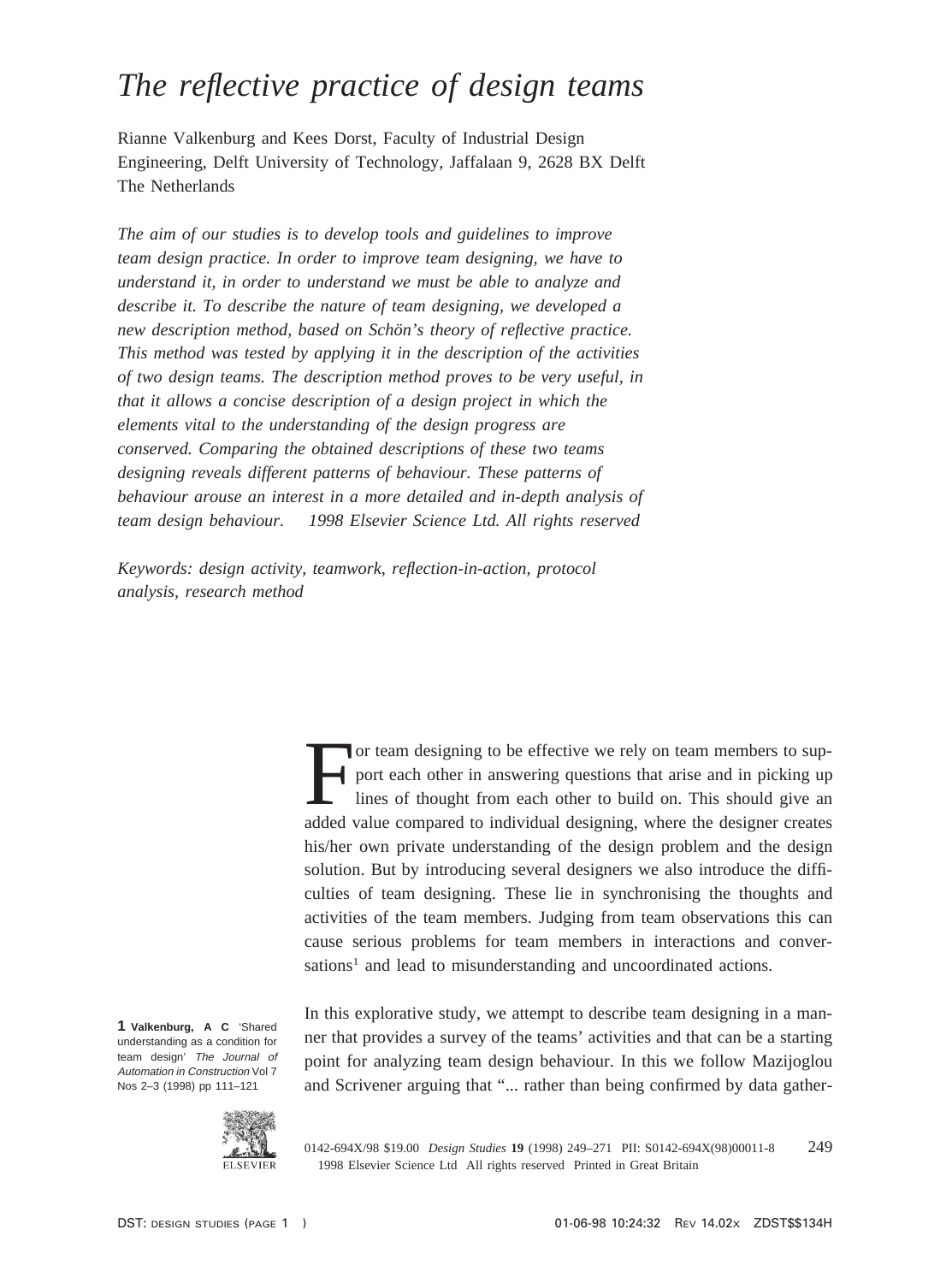ing—theories, methods and hypotheses..[can].. emerge from the data gathering process"<sup>2</sup>.

The aim of our study is to provide team members and team leaders with tools and guidelines to improve their practice. Therefore we need to gain more insight in the nature of team designing. In order to improve team designing, we have to understand it, in order to understand we must be able to describe it. We need to describe and analyze teams working on design projects, to see where and why problems occur.

As an exploration one would like to observe design teams working on a design task, preferably in a real-life situation, and constructing a rich description of what the team is doing. The problem that has to be tackled in the making of such a description is that little of the research methods currently used in design methodology is suited for our purposes. The complexity of design has always made it difficult to study real life design activity, and none of the existing research methods to observe and describe designing provides us with data that is rich enough, in that it spans both the design process and relevant aspects of the design context.

Consequently, we had to develop our own description method. We built up a rich description method for team designing, using Donald Schön's theory of reflective practice<sup>3–5</sup> as a starting point. Schön has constructed a theory in which the role of the designers, the design task and the design process are integrated (see section 1). Schön's theory has already proved itself as a useful approach to describing individual design activities<sup>6</sup>, but its properties in describing team designing have never been explored.

In this study we will investigate the suitability of the 'mechanism of reflective practice' for describing team designing. In section 1 we introduce Schön's theory of reflective practice. In section 2 we explain the data and design task of the observed teams. In section 3 we describe the results; the design project of the observed teams in terms of Schön's reflective practice. In section 4 we discuss the observed patterns of behaviour. In section 5 conclusions are drawn, and a basis is created for the further study of team designing.

### *1 Scho¨n's paradigm of reflective practice*

In his work Schön criticises technical rationality, the paradigm that is the basis of mainstream design methodology, arguing that design methodologists that work within this paradigm restrict themselves to terms of generalities about design processes. In Schön's opinion, too little attention is paid to the structure of design tasks and the crucial problem of linking

**ener, S A R** 'The rich picture of design activity' The Journal of Automation in Construction Vol 7 Nos 2–3 (1998) 157–175 **3 Schön**, D A The reflective practitioner Basic Books, New

**2 Mazijoglou, M and Scriv-**

York (1983) **4 Scho¨n, D A** 'Problems, frames and perspectives on designing' Design Studies Vol 9 No 3 (1984) pp 132–136

**5** Schön, D A Educating the reflective practitioner Basic Books, New York (1987) **6 Dorst, K** Describing design—

<sup>a</sup> comparison of paradigms PhD Thesis Delft University of Technology (1997)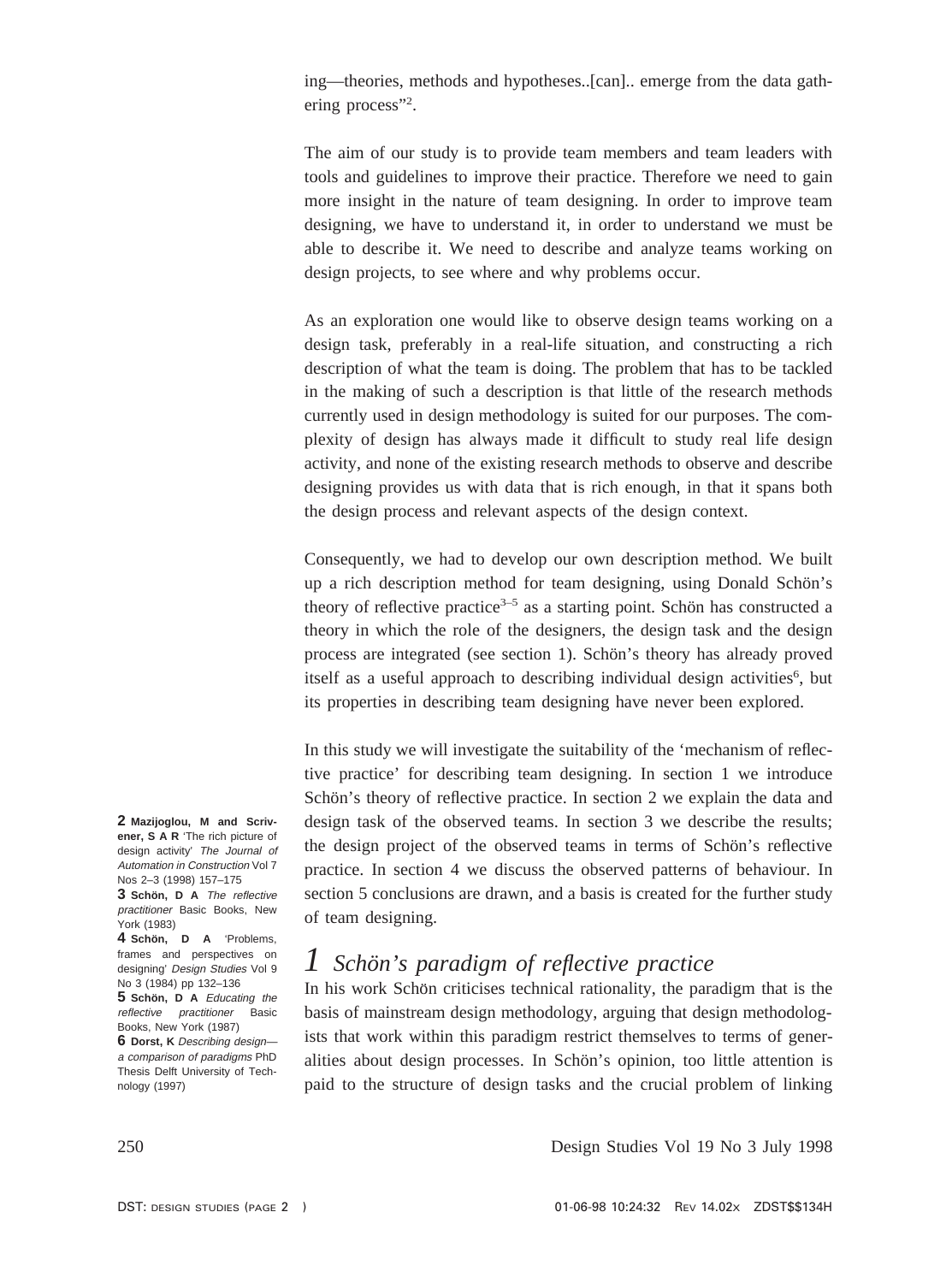process and task in a concrete design situation. To him every design task is unique, a 'universe of one'. Therefore, one of the basic problems for designers is to determine how such a single unique task should be approached. This problem has always been relegated to the 'professional knowledge' of experienced designers, and was not considered describable or generalisable in any meaningful way. However, this does not satisfy Schön; he calls this tackling of unique design tasks the essence, the artistry of design practice. He finds fault with the prevalent analytical framework for failing to describe these activities, and regrets that the solving of unique design problems therefore cannot be taught in the professional schools.

To describe the undertaking of fundamentally unique tasks, Schön proposes an alternative view of design practice, based on the idea that "a kind of knowing is inherent in intelligent action"<sup>3</sup> (p. 50). This 'action-oriented', often implicit knowledge cannot be described within the prevalent methodological paradigm of technical rationality<sup>7</sup>. But Schön insists that this kind of knowledge is vital for action-oriented professions like design. He does recognise, however, that this implicit 'knowing-in-action' is difficult to describe and convey to students. What can be thought about and taught is the explicit reflection that guides the development of one's knowing-inaction habits. This he calls reflection-in-action.

Schön's theory is based on a constructionist view of human perception and thought processes: through the execution of 'move-testing experiments' (involving action and reflection), a designer is actively constructing a view of the world based on his/her experiences.

In this paradigm, the basic elements of design activities are actions, and the kernel of the design ability is to make intelligent decisions about those actions. The results of these experimental actions are scrutinised by the designer, who reacts to this new state of his/her own making. The final design is a result of this interaction. In this 'reflective conversation with the situation', designers work by naming the relevant factors in the situation, framing a problem in a certain way, making moves toward a solution and evaluating those moves.

In discussions we noticed that this latter term, 'evaluating', is confusing, because it is generally used when evaluating the content of a design solution, like evaluating an idea or selecting a design principle. For the evaluation of actions (the sense in which 'evaluation' is used here), the term 'reflecting' is more common. To avoid this confusion in our further discussion we will use the term reflecting. This also perfectly matches Schön's own terminology of reflective practice.

**7 Dorst, K and Dijkhuis, J** 'Comparing paradigms for describing design activity' Design Studies Vol 16 No 2 (1995) pp 261–274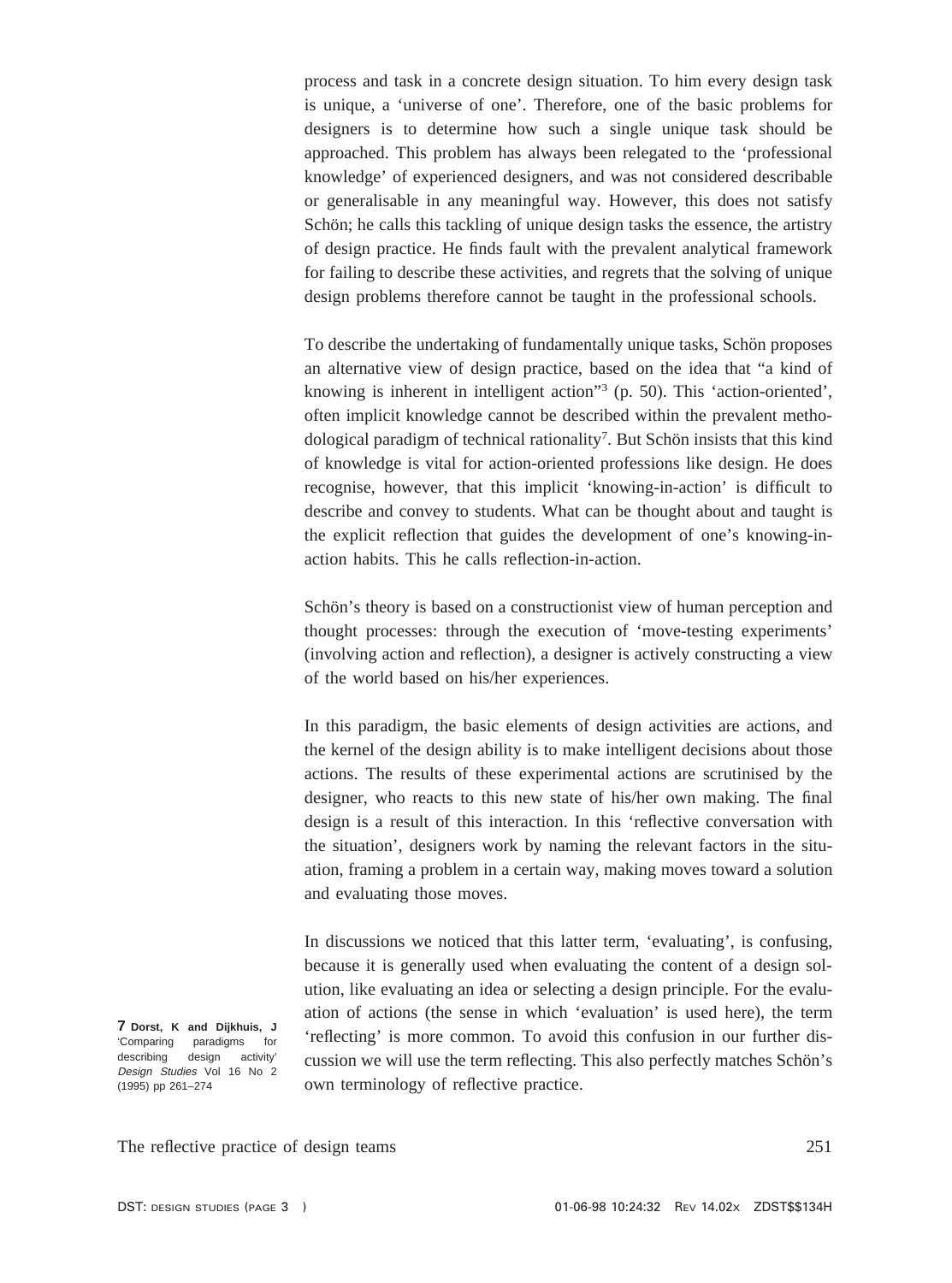A further point on terminology: please notice that although Donald Schön's theory is often called 'reflective practice', it is concerned with more than just reflection. Four different kinds of design actions exist, and we are interested in the occurrence of all four of them, and in the flow of how they are used by the designers.

## *2 A team protocol study: the Philips Design Competition*

When we want to investigate the occurrence of reflective practice in team designing, our first goal is to look at the occurrence of the four activities and to see whether we are able to distinguish them. To study their interplay, the way designers use these actions, we have to look at a design project that is as close to real life as possible, without the deformations that might be caused by an experimental setting. And we need 'rich data' as a basis of our 'rich' descriptions: we must be able to follow all the communication within the team. We have used video to tape the designers at work, and we did a protocol analysis of the teams dialogue for this.

The observed teams participated in a student design contest. In two days they had to develop a conceptual design, working together in one room. We were able to videotape the whole two days of co-operation (an advantage of this competition setting over most real life situations, where a team in a design office always works on several projects in parallel, and does not communicate about a single project all day). The fact that these particular designers were students does not really influence the very general and explorative conclusions of this study.

The Philips Design Competition (PDC) is an annual competition for students from all the Dutch Universities of Technology, that aims to be a simulation of a design problem in professional engineering practice. Nine multidisciplinary teams of four students compete in designing for 8 days, building and testing a smart product that has to perform a specific task. In 1996 the assignment was to design and build a remote controlled robot that has to transport as many balls as possible from a competition table into a basket, placed 1 m from the table (see Figure 1). The parts that can be used to build the products are limited, and provided in a toolbox; electronic components can be chosen and ordered from a restricted list.

The design task is divided in three parts. First there is a two-day design weekend in a studio, where the design team has to establish the design concept. This concept has to be presented to a team of experts at the end of the second day. In the second part, a 5-day building week in a workshop, the design has to be materialised. Finally, on the eighth day, the design is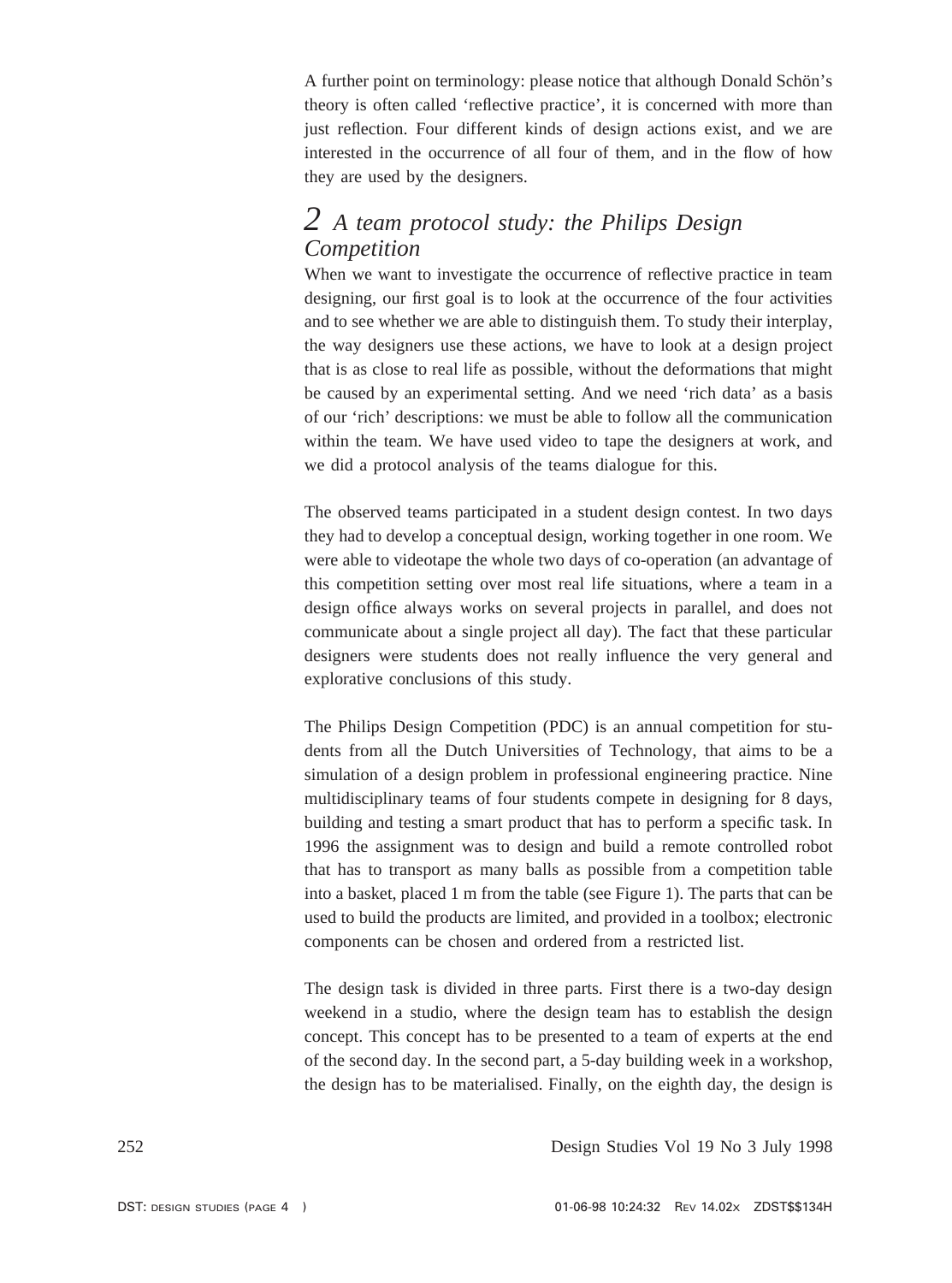*Figure 1 The competition table for the PDC'96. The remote controlled robots compete in pairs and have to transport as many balls as possible from the ball bin into the basket*



tested in a knock-out race, where the robots compete in pairs on the competition table. The winner of each round is the robot that, after 3 min, has put the most balls into the basket. After a series of rounds the winner is named.

## *2.1 The observed teams*

Our observations concern the conceptual design activities of two teams, which we captured on video. The building week in the workshop was only recorded with observation lists, that contain the actions and activities of the team members through the work place, and audio recordings of conversations among three or more team members. In this paper we primarily focus on the first 2 days, spanning the conceptualisation of the design, and ending with the presentation of the design concepts to a team of experts at the end of the second day.

The first team consisted of four students coming from three disciplines; one from industrial design engineering (a product designer), one from electrotechnical engineering and two from mechanical engineering. They named themselves 'The Delft Pitchbulls' after the principle of their design (shooting).

The second team also consisted of four students with three different backgrounds; one from industrial design engineering, one from mechanical engineering and two from electrotechnical engineering. They named themselves 'Tecc', after the building material from the tool kit. Their product is called 'Tecc-man'.

We choose these two teams out of the total number of nine participating teams, because of the resemblance in composition (knowledge and experience) and motivation. Both teams are multidisciplinary, composed of the same three disciplines and they have one nearly graduated industrial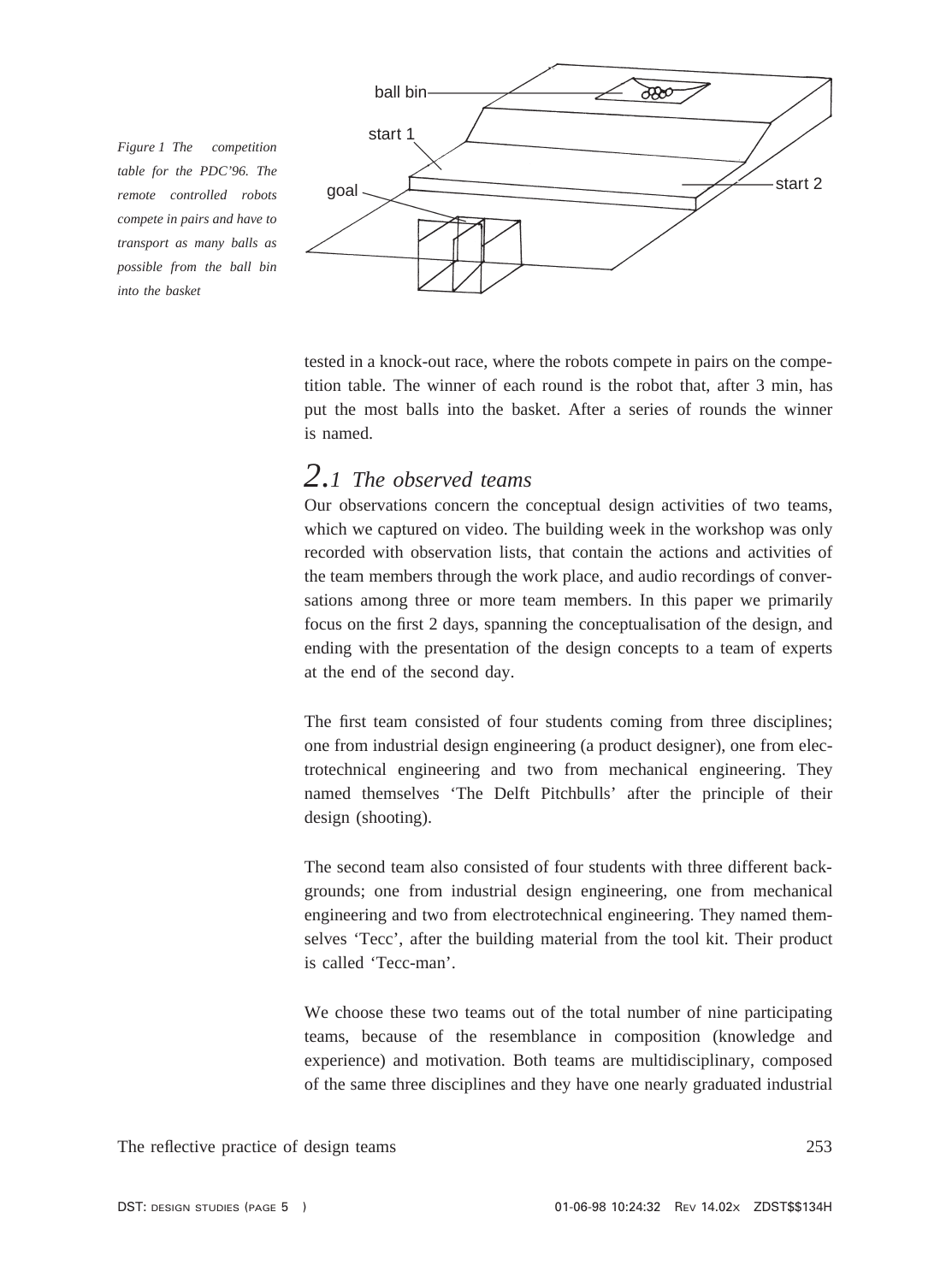design engineering student. These industrial design engineering students both participated in a qualifying workshop in Delft, where they were members of the same design team that won the competition of that workshop. The team members of The Delft Pitchbulls and Tecc knew each other vaguely before participating the Philips Design Competition, but had never worked together as a group before. Both teams were highly motivated to win the Philips Design Competition.

## *3 The reflective practice of the teams*

We will now describe the design activities of the two teams using a description method based on Schön's reflective practice theory. Figure 2 visualises the four activities (naming, framing, moving and reflecting) and their relations: the 'mechanism of reflective practice'. The designers start by naming the relevant issues in the design situation, framing the problem in a certain way, making moves towards a solution, and reflecting on those moves and the current frame.

Reflection is a conscious and rational action that can lead to reframing the problem (when the frame is not satisfactory), the making of new moves, or attending to new issues (naming, when the reflection leads to satisfaction).

We will visualise the design projects of the teams during 2 days using this mechanism, to see how the teams in practice manage the four activities and what flow of activities occurs from that.

## *3.1 Coding the teams' activities*

Schön's theory of reflective practice focuses on activities within designing. In order to apply the description method to the data we have to distinguish



*Figure 2 The mechanism of reflective practice; the four design activities and their interplay*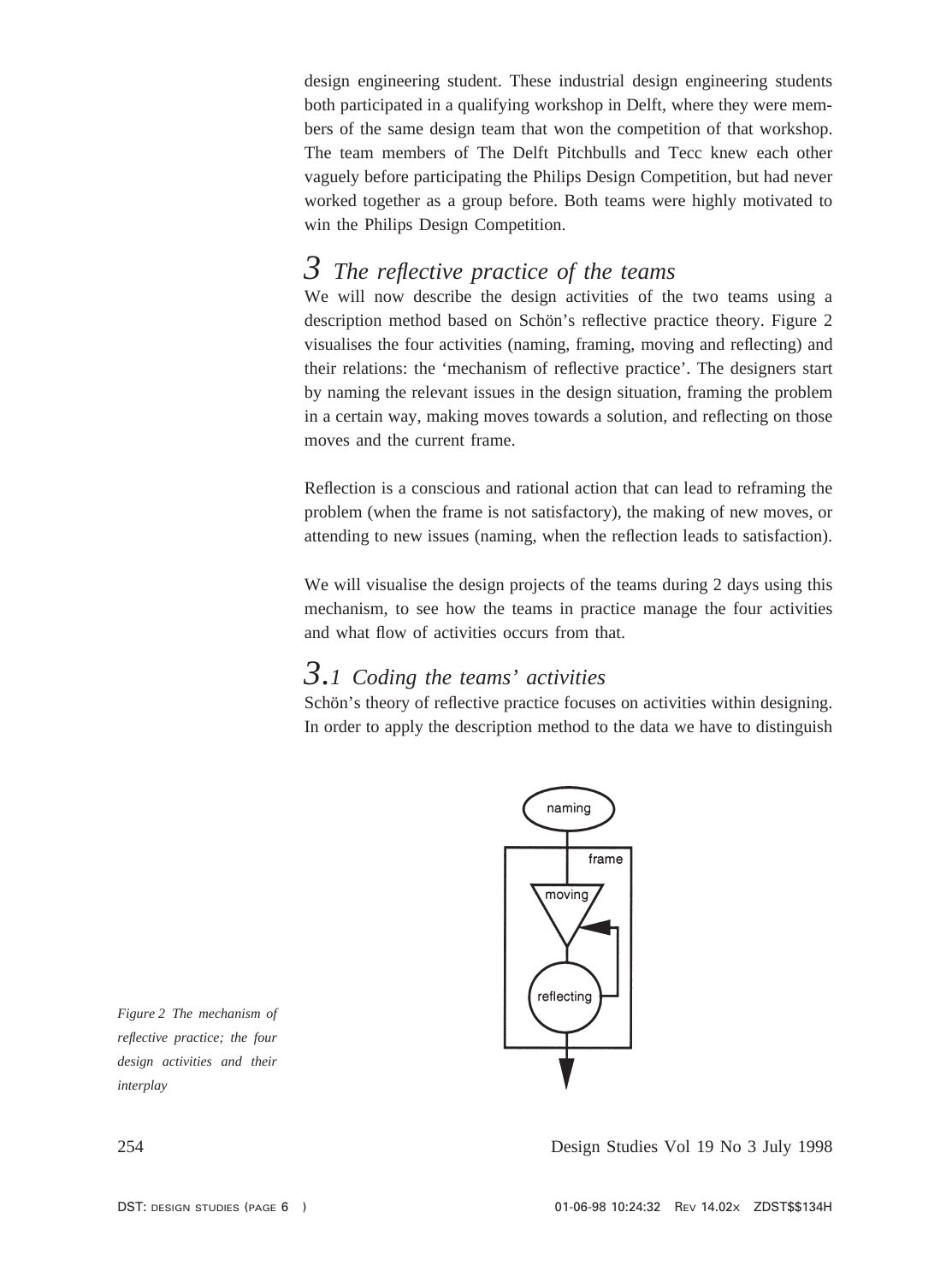these separate activities. To do this the protocol is first divided into 'episodes'. An episode is a part of the protocol in which one activity occurs, for instance the team discusses one subject (like a solution or materials) or acts with the same goal (generating ideas, creating an overview of ideas).

The use of these coherent episodes as the raw data to use the description method on is an essential departure from the traditional way of coding protocol data, using standard time-intervals<sup>6,8,9</sup>. The resulting description focuses on the succession, the 'flow', of activities within the team.

In order to recognise the four different activities we have to look at what the team is doing and which goals they have in mind.

When the team is explicitly pointing to parts of the design task as being important, we code the activity as 'naming'. During the naming-activity the team is looking for relevant objects in the design task.

When the team frames a (sub)problem or (partial) solution to explore further on, then we code the context as a 'frame'. The frame is a context for the next activities; something to hold on to and to focus on while designing. Therefore a frame is mostly only recognisable through the following activity. In an earlier representation we visualised 'framing' as an activity and therefore as a separate box. In further analysis we noticed that the essence was the 'context for further activities'. Then a frame can best be visualised as a box in which other activities can occur (see Figure 2).

Experimental actions like generating ideas, making an inventory, sorting information, combining ideas, or comparing concepts are coded as 'moving'. During the 'moving'-activity, the team not only tries to solve the problem, but at the same time also explores the suitability of the frame. The move is always characterised by a verb, identifying the activity, complemented with the content of the activity.

An explicit reflection on earlier activities to know what to do next is coded as 'reflecting'. The 'reflecting'-activity contains a critical reflection of the team on their earlier actions.

Within the description method of the teams' activities, we added another classification (see Figures 4 and 7). Vertically we plotted the activities of the teams as described above, and on the horizontal axis you will find the subfunctions of the design task, as divided by the design team. This addition to the structure of our description method shows the overview of the subjects the teams attend to and gives some added insight in the teams' strategies for approaching the design task.

**8 Christiaans, HHCM** Creativity in design PhD Thesis Delft University of Technology (1992) **9 Blessing, L T M** <sup>A</sup> processbased approach to computersupported engineering design PhD Thesis University Twente (1994)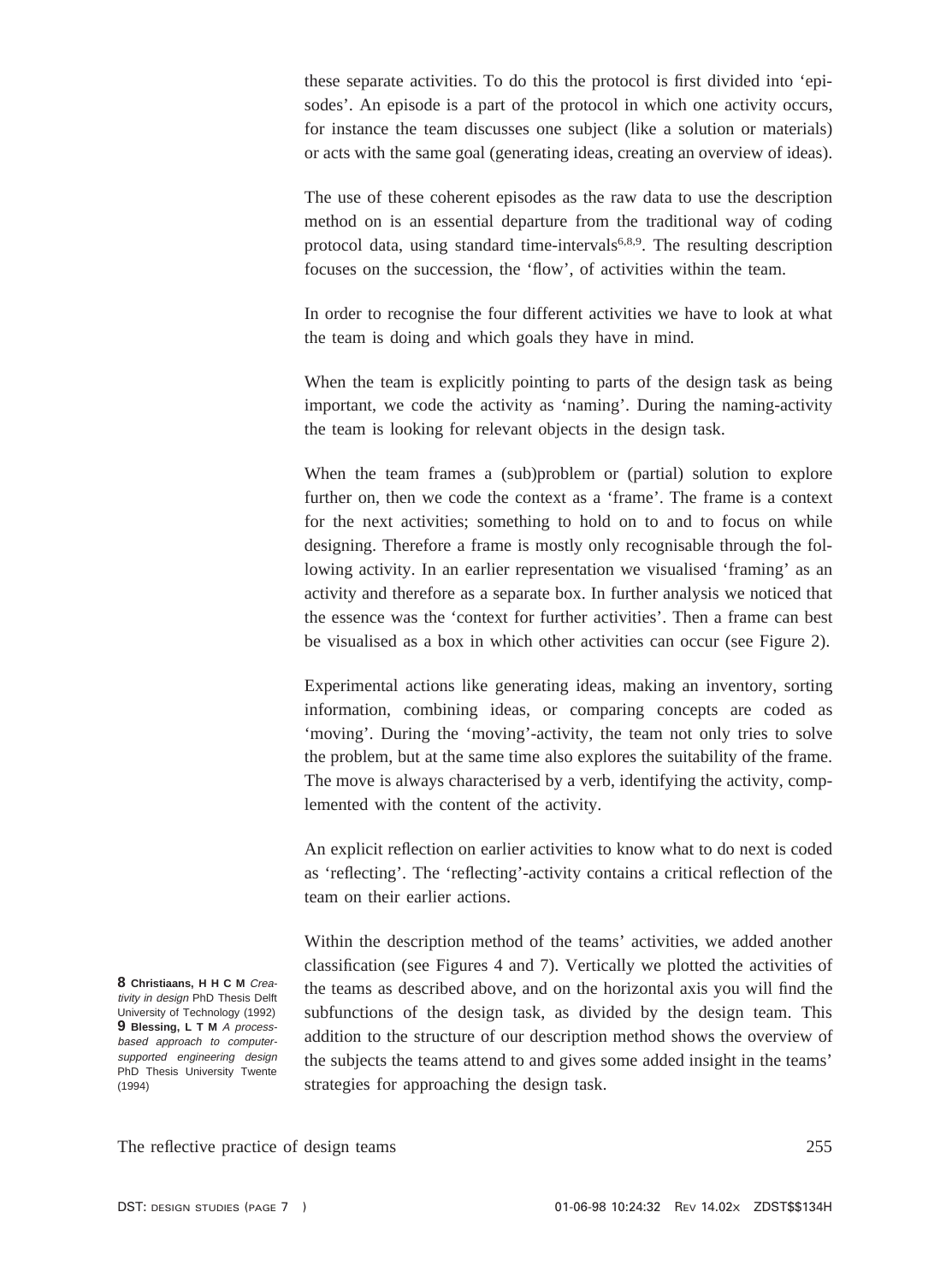### *3.2 Example of the coding*

To demonstrate the coding of the teams' activities, we will reproduce a part of the protocol of Tecc and explain the relation between the protocol and the description of the team according to the mechanism of reflective practice. We choose this particular part of the protocol to demonstrate the coding, because it contains all four activities and various relations between them.

Please note that this protocol is a translation of a Dutch design team, and that a faithful translation of a transcribed protocol is nearly impossible. The designers express their thoughts and ideas in ambiguous words and (incomplete) phrases that are hard to translate into their English equivalents. The translated text is therefore not very dependable: many of the subtleties of the language are lost in the translation process. Therefore the presented transcript has limited value outside the context of this study. These problems did not affect our original data processing, since that was all done in Dutch.

Another point of attention is that the written-out communication does not contain information on the importance the team attaches to the individual utterances. Sometimes utterances that may seem important are ignored by the other team members. Our analysis of this data is based on the videotape itself, in which it is clear how much importance is assigned to an utterance within the team design process. To conserve some of these emphases in this protocol, we printed the most important utterances in bold.

The protocol\* contains the first half hour (Tecc, Saturday: 14.03–14.30) of designing.

Et1: "How shall we approach this?"

Et2: "At best we can do idea generation. So everyone writes in a few minutes a number of ideas for the first item on his own sketch pad and then we circulate the sketch pads and someone else does the next one." Me: "Yes, but..."

Et1: **"Yes, but the first solution is to divide in suitable subproblems."**

Et2: "We already did that."

Me: "Did we do that already?"

Et2: **"Yes, driving the product, collecting the balls, shooting the balls..."**

Me: "We need two ways to drive..."

256 Design Studies Vol 19 No 3 July 1998

\*'Et' indicates the Electrotechnical engineering students (1 and 2), 'Me' the mechanical engineering student and 'Ide' the industrial design engineering student.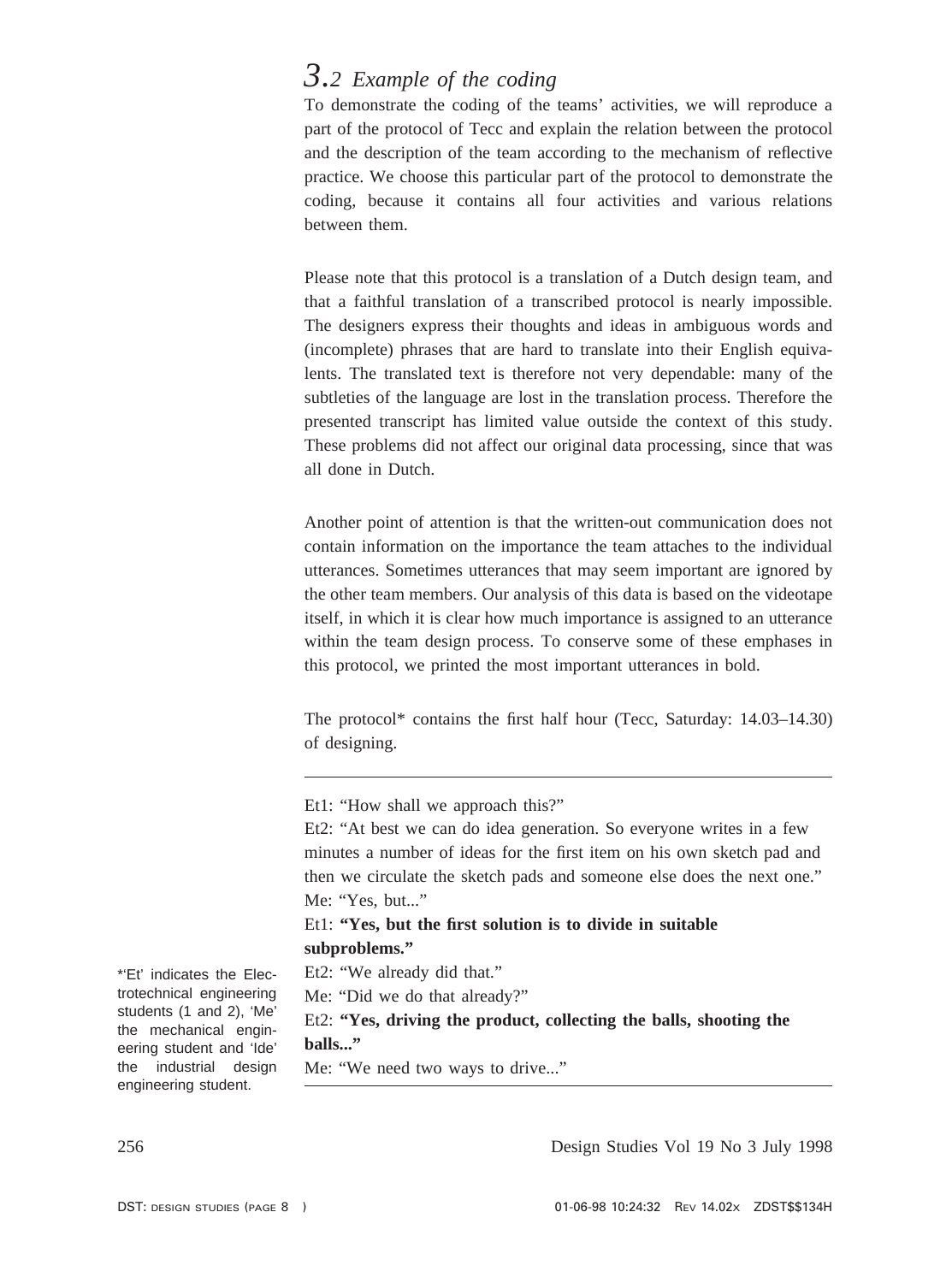Ide: "**I suggest we start with shooting,** that's what it's all about..." Me: **"Let's get a part."**

Ide: ".**..then** look at how to fill the shooting mechanism"

Me: "Yes, shooting, driving..."

Et2: "Driving the product, collecting the balls, shooting the balls...."

Me: "The rest is no use"

Et1: "Remote control perhaps..."

#### Et1: **"We'll begin with the part shooting the balls."**

Ide: **"Yes we will"**

Et1: "How much time per idea?"

Et2: "I think we must try to draw five concepts each. We'll divide the paper in length in four pieces... or five?"

Et1: "Four is enough."

Et2: "Paper divided in four."

Et1: "Do you want to handle all parts at once?"

Et2: **"No, only shooting."**

Me: **"We'll begin with shooting and see about the other ones later."**

*during the "idea generation" (14.05–14.11) everyone is working individually on his ideas* Ide: "Well, everyone has something on paper, hasn't he?" Me: "mm, yes." Ide: "Shall we that everyone tells...explains his drawings?" Me: "Yes, you'll start." *one by one they explain their ideas (14.11–14.18)*

Me: "let's get to the next one. On the one hand we can..."

Et2: "Yes, how do you want to proceed?"

Me: "Well, eh... For example draw the little cart so we have some ideas on that as well, and then we can start combining. You always have a chance that later on you get something that provides you from applying this....so..."

Et2: "I think more relevant is...eh... how can you collect the balls?"

Me: "That's alright it doesn't matter much... collecting the balls."

Et2: "Yes, or the little cart?"

Me: "That doesn't matter much."

Et1: "The sequence doesn't matter, it's fundamentally independent."

Me: "Yes precisely, collecting the balls."

Ide: **"I think we should continue this..."**

Me: "...that we, in any case, cross some out?"

Et1: "...think further on the shooting perhaps??"

Ide: **"I mean, yes,...because... we've got all this solutions with tubes and so, but this isn't all there is..."**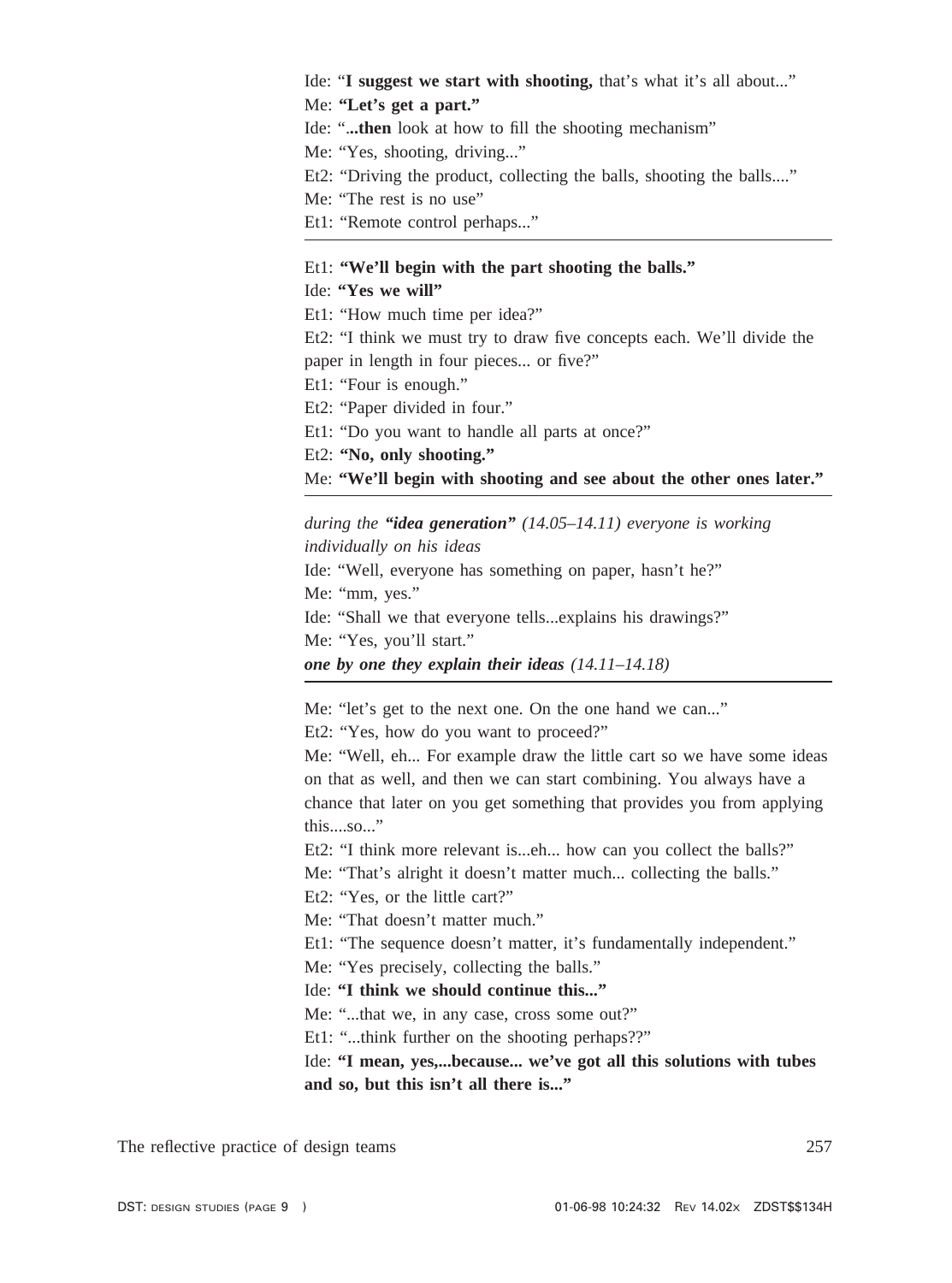Me: *(inaudible)*...

Ide: **"Yes, do we have to shoot? That's another thing isn't it?"** *For a minute everyone is silently muddling; Ide reads and draws an idea.*

Ide: **"Shall we also think about.....because I drew this idea that has nothing to do with shooting. You can also bridge this by making something over here... that you fill the tube with balls and then...."** *(further explanation of idea)*

Me: "Hey, let's get on with idea generation, or otherwise we'll stick to this too long. Let's first do the other things and then later we know for sure that... or in any case that have a little cart or a chassis, more or less, and then on that basis we can look more in detail...to the...eh..."

Ide: **"No I don't think so. I think the way you get the balls into the basket, that's to what you should adjust everything else to, not the other way around."**

Et2: "**Yes, I think so too.** Driving is driving, that's plain."

Ide: "Driving is the easiest part"

Et2: "**We have to find a way to aim the balls from the storage into the basket as accurate as possible.** If we have that, I say OK, then we adjust the collecting to that... because... how can we transport a storage bin with that form..."

Me: **"OK, yes, let's see that as our main problem for now."**

The protocol is divided in episodes by the horizontal lines. Each episode can be coded according to an activity in the mechanism. The first activity



*Figure 3 Description of the first half hour of Tecc's design activities*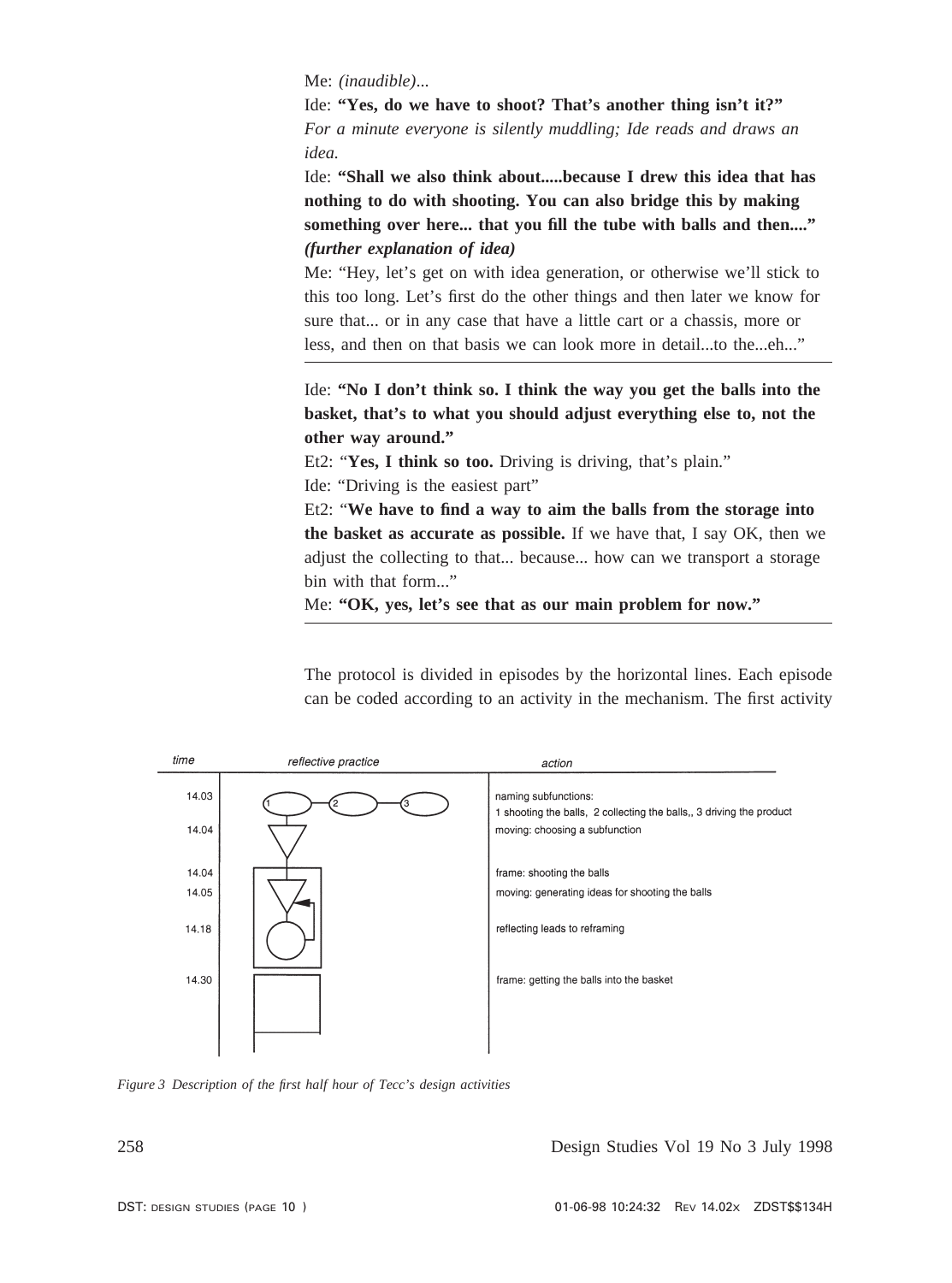of the team is naming relevant objects within the design task; 'shooting the balls', 'collecting the balls', and 'driving the product'. The second activity is moving; choosing the most important name to handle first. The third activity is creating the frame 'shooting the balls'. The next activity is moving; they generate ideas and then discuss them. After this a moment of reflection occurs; the team discusses 'what to do now', 'what do we have', 'is this all', and 'do we have to shoot'? This results in the following activity: resetting their frame into 'getting the balls into the basket' as the most important problem issue. Figure 3 visualises this half hour of the protocol.

### *3.3 Team 'The Delft Pitchbulls'*

The design activities of the team The Delft Pitchbulls are visualised in Figure 4.

The Delft Pitchbulls start Saturday at 14.40. They name the different remote control functions they have to design; 'shooting the balls', 'collecting the balls', 'steering' and 'driving'. One team member tries to challenge the 'shooting' principle with other solutions to get the balls into the basket, but they are rejected right away. Then the team starts with how to sort the balls after having collected them. They attend to the tactics of the game; they try to imagine what to do when the competition starts. During the following discussion the team handles many items in parallel. For instance they consider the provided motors and which one to use for which function. They decide on a pitcher, and think about how to sort the balls into the pitcher, also every now and then attending to tactics during the game. They try to find solutions for the subfunctions. It often occurs during discussions that although they come up with detailed solution possibilities, they continue with another subject without making a decision and without explicit elaboration of the (sub)idea.

At 16.45 they begin to make an inventory of the chosen subsolutions; a pitcher for shooting the balls, a shovel for collecting the balls, the different control functions integrated in the remote control, caterpillar tracks for driving, and a global lay out of the chassis. This making of the inventory is interrupted by a discussion on the shovel until the end of the Saturday session.

Sunday morning they continue in the same way, with handling all relevant aspects of the subsolutions of the product in parallel. At 12.31 they decide to choose the materials that are necessary to build the product and they draw a lay out of the chassis. Right after lunch (13.43) they make a drawing for the presentation to the team of experts.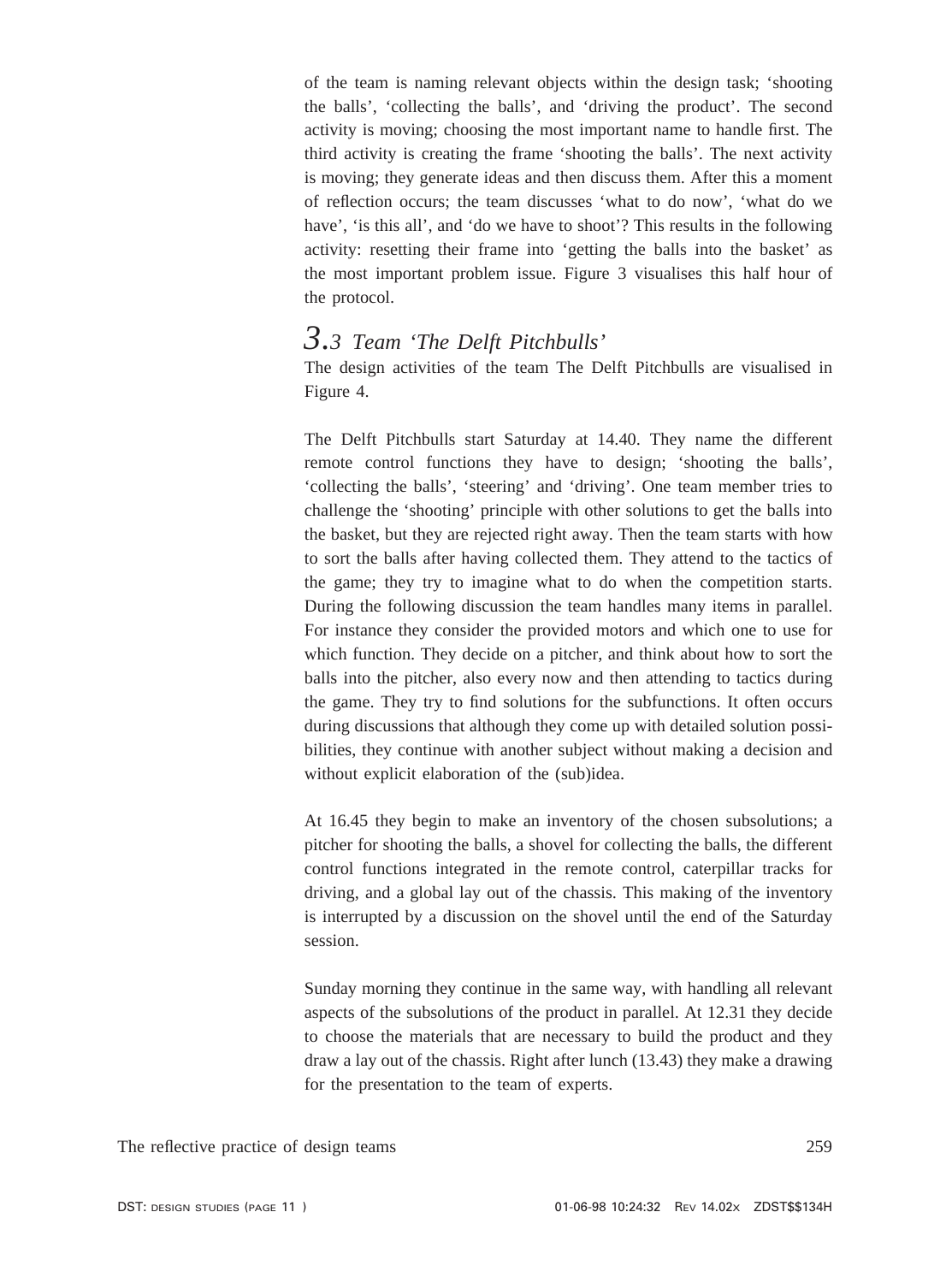

*Figure 4 The design activities, according to the 'mechanism of reflective practice', of team The Delft Pitchbulls*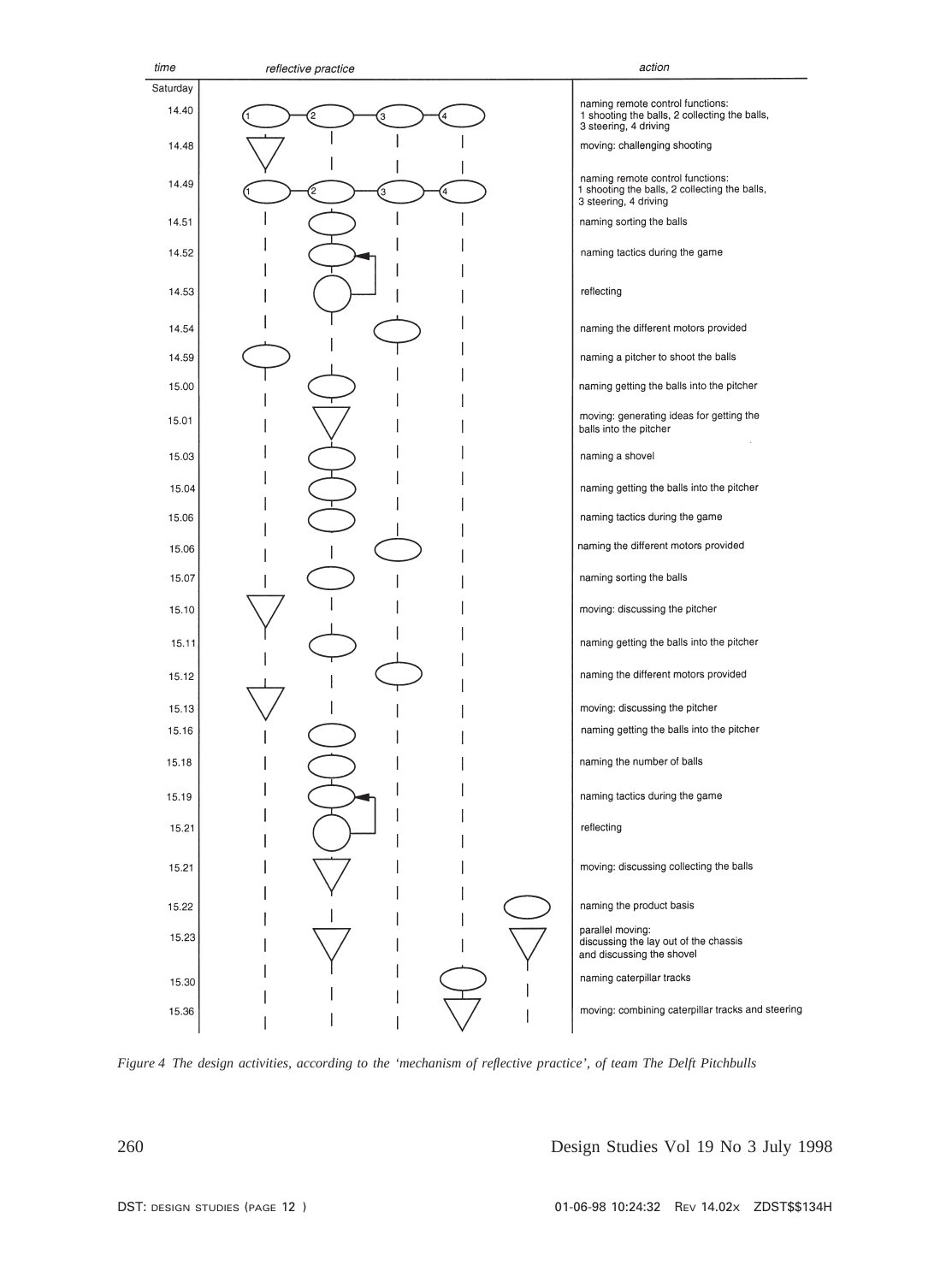

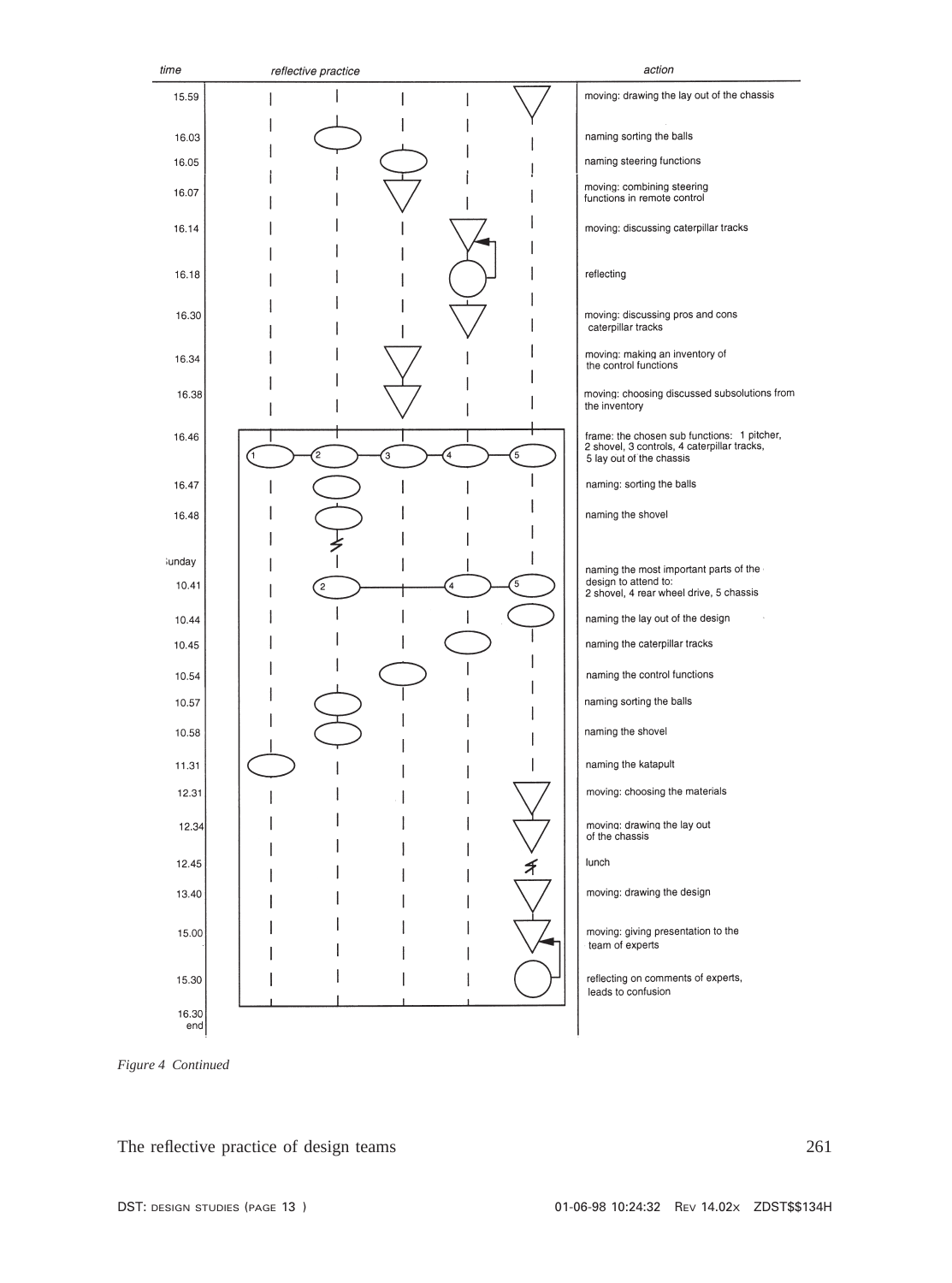From 15.15 until 15.30 they present their product to the team of experts. The drawing they used is reproduced in Figure 5. At 15.36 they return to the design studio and try to recall the remarks and questions of the experts. In the discussion that follows they can't understand the problems that the experts pointed out and the rest of the Sunday they are not working on the design. The final design on the day of the competition is shown in Figure 6.









*Figure 6 The final design of The Delft Pitchbulls*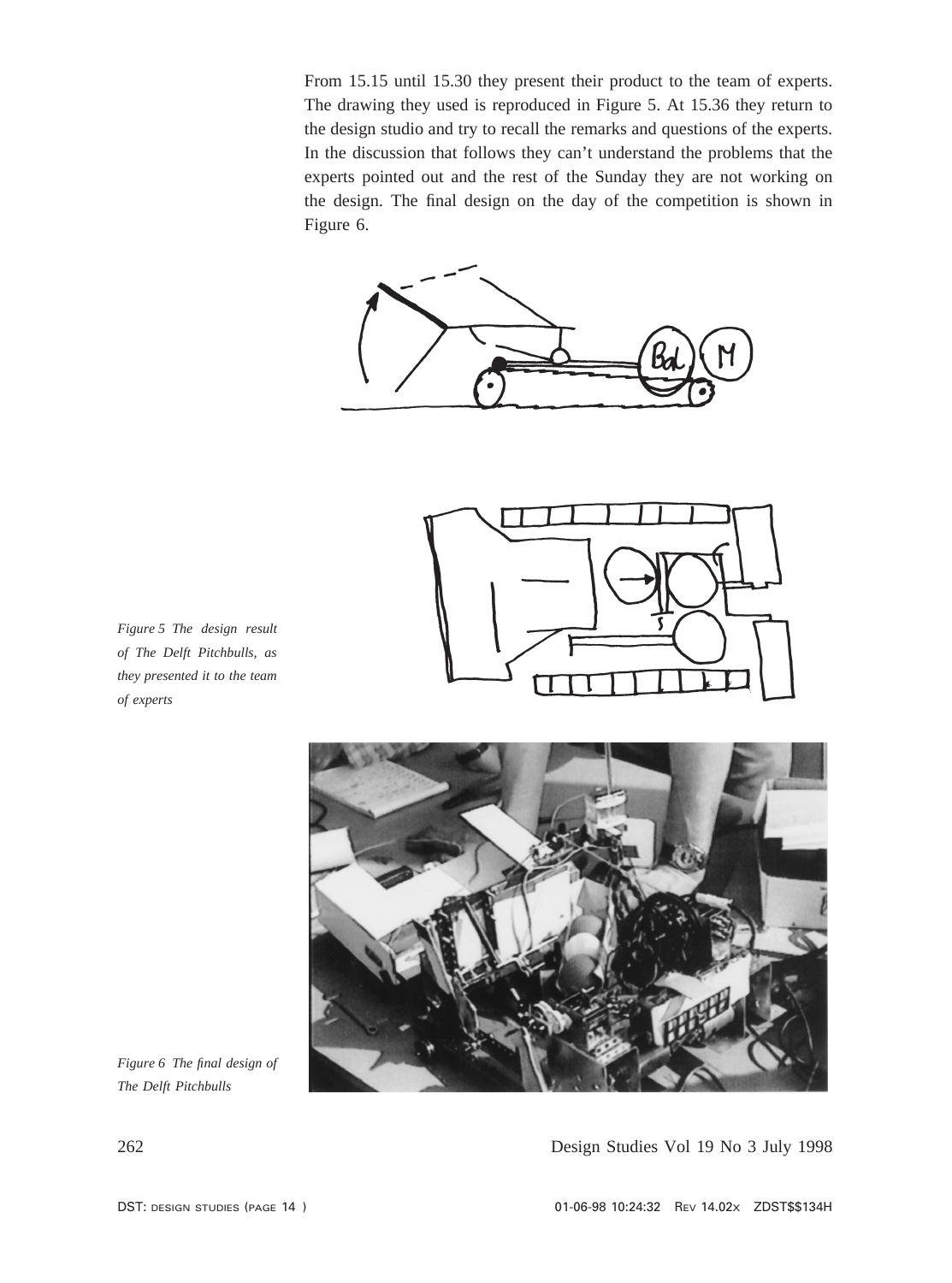## *3.4 Team 'Tecc'*

The design activities of the team Tecc, according to our mechanism, are visualised in Figure 7. Tecc starts Saturday at 14.03. They decide to generate ideas on the subproblems and they start naming different functions of



*Figure 7 The design activities, according to the 'mechanism of reflective practice', of team Tecc*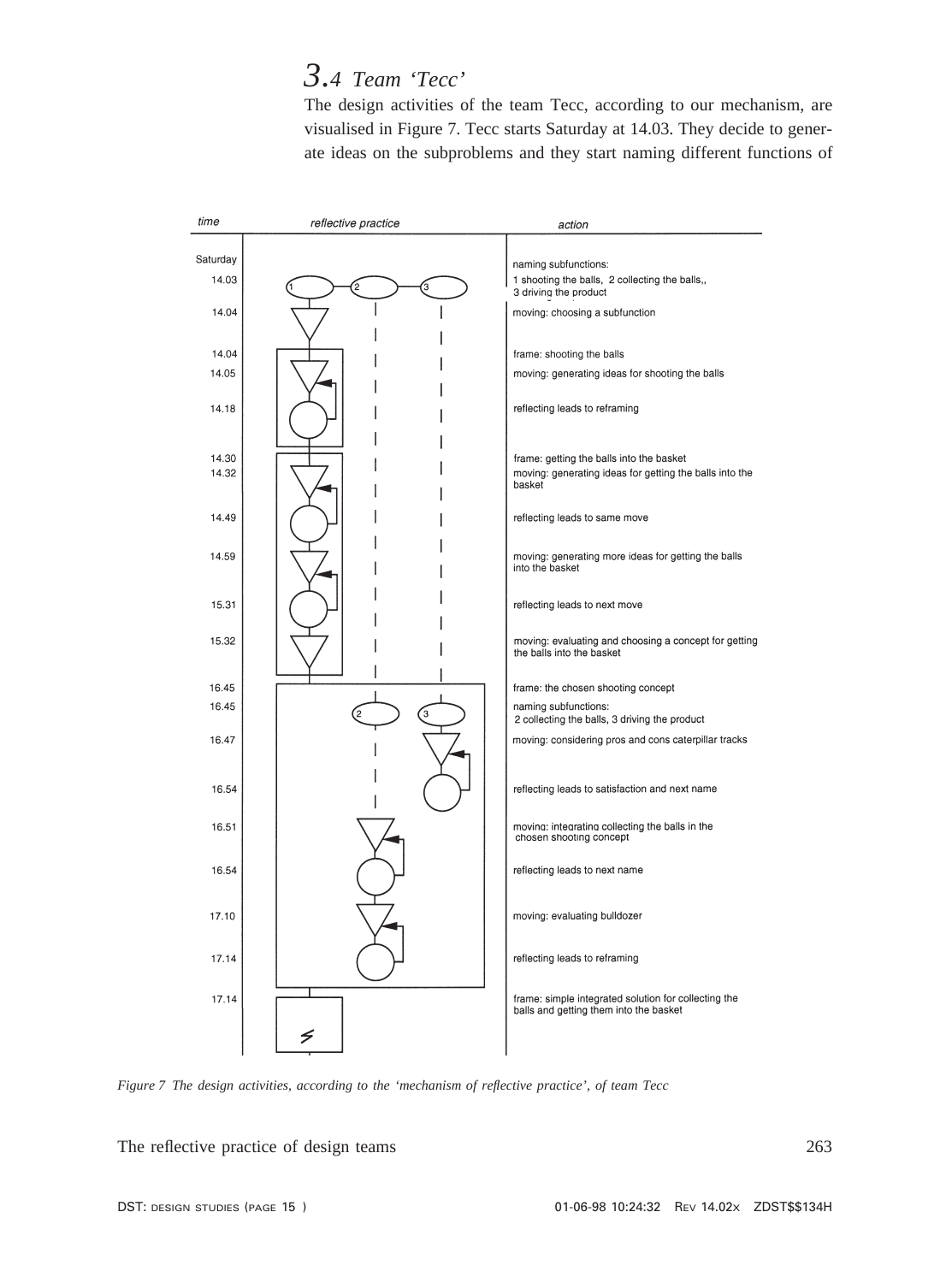

*Figure 7 Continued*

the product to define these subproblems. They divide the problem area into 'shooting the balls', 'collecting the balls', and 'driving the product'. They choose 'shooting' as the most important one, and start generating shooting principles. The first reflection moment occurs at 14.18, after generating ideas individually and discussing these ideas in the team. The team discusses which name to tackle next, 'collecting the balls' or 'drive the product'. Then they discover that 'shooting' is not the only way to get the balls into the basket. They reframe this subproblem as 'getting the balls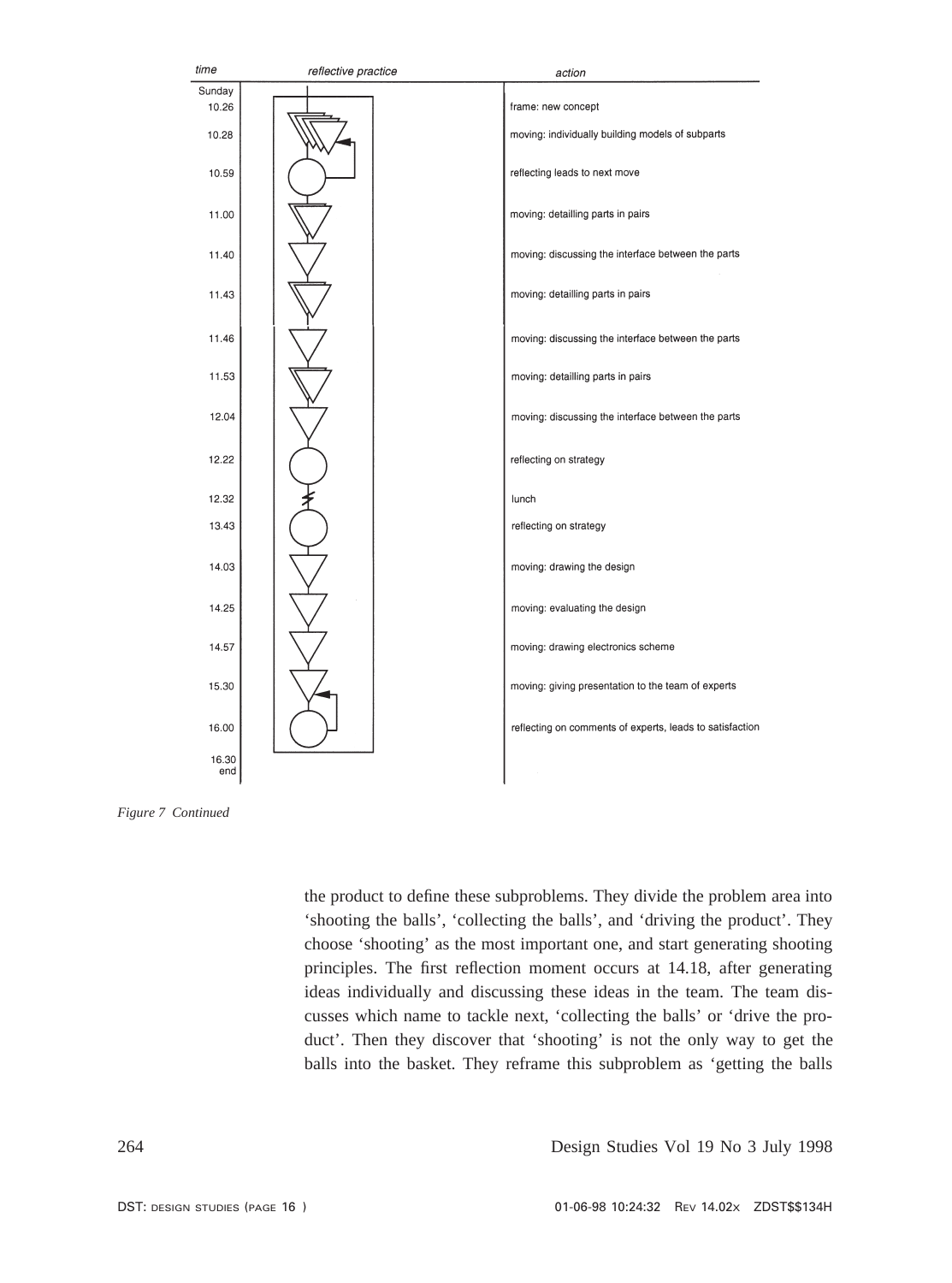into the basket' and generate ideas on 'bridging-' and 'through the canal-' solutions. After generating ideas twice, they collect all the ideas, formulate selection criteria and start evaluating the ideas and selecting one (15.32– 16.45). At 16.45 they frame the chosen shooting concept and recall their remaining names 'collecting the balls' and 'driving the product'. They start a discussion on the pros and cons of caterpillar tracks for driving, and decide to test them in a model on Monday. Their next experiment (16.51) is aimed at integrating ideas on 'collecting the balls' in their chosen shooting concept. After only 5 min they decide that the design concept is becoming too complex and discuss how to continue. They come up with a simple solution, a bulldozer, to collect the balls and just throw them in the direction of the basket; a simple product, but an uncontrolled action. After reflecting on their designing and the way their solution is heading, they decide to concentrate on an integrated solution for collecting the balls and getting them into the basket and keep this solution simple. With this new frame they conclude the Saturday.

Sunday morning it is obvious that the team has worked for another hour the evening before. They designed a new concept with which they start on Sunday morning. They separate this concept in subparts and every team member builds one part to test. At 11.00 after testing the (very preliminary) models, they confirm the chosen concept and divide the task in two large pieces, to work on in pairs. Until lunch (12.32) they work in pairs, every now and then discussing the interfaces with the whole team. After lunch they draw a picture of the product for the presentation to the team of



*Figure 8 The design result of Tecc, as they presented it to the team of experts*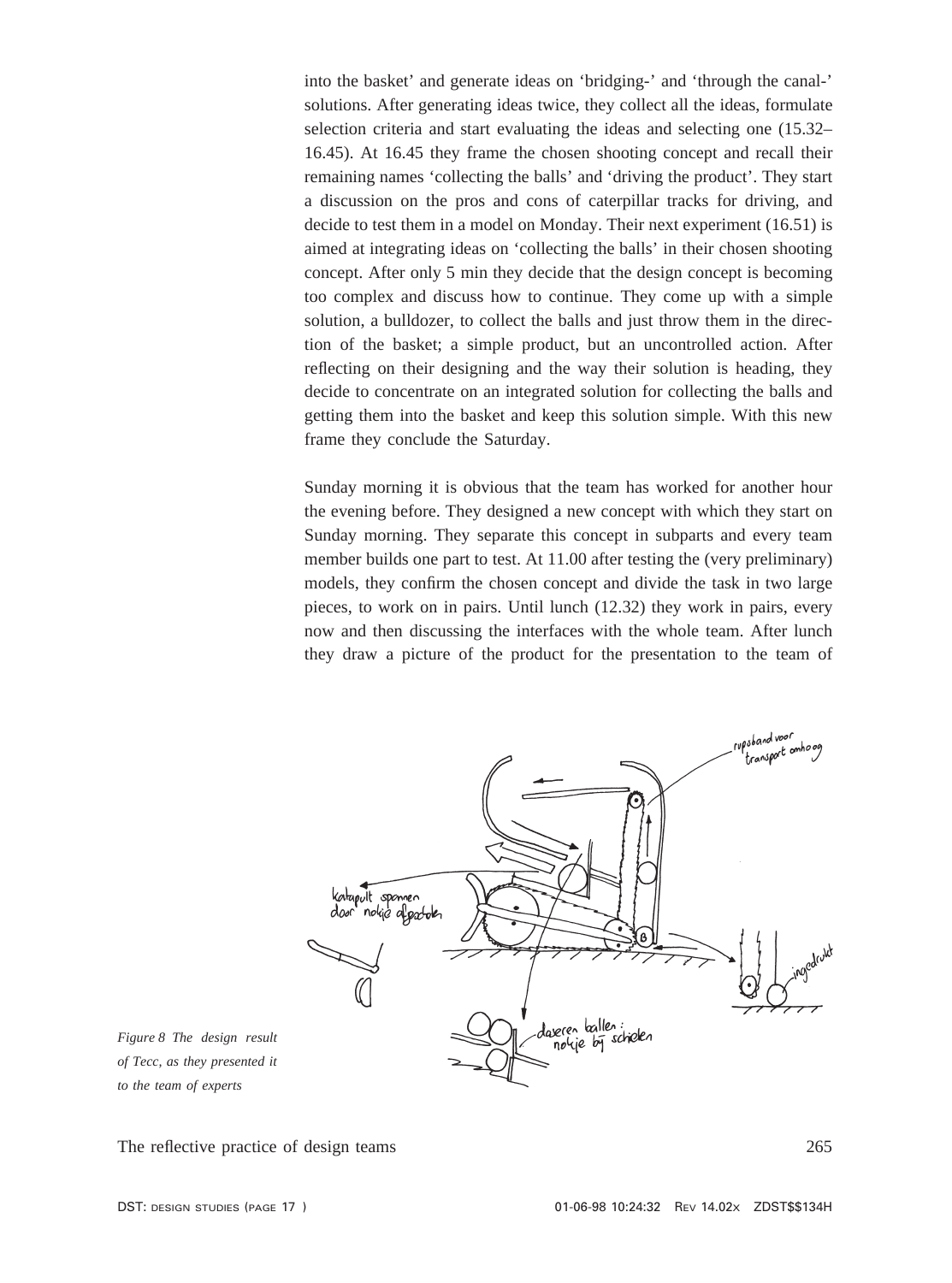

*Figure 9 The final design of Tecc*

experts. They evaluate their product and draw up a list of good and weak elements of their solution.

From 15.30 until 15.45 they present their product to the team of experts. The drawing they used is reproduced in Figure 8. After having heard the remarks and considerations of the experts, Tecc makes an inventory of the main comments of the experts and decides what to do with it. The design weekend is closed on Sunday at 16.30. The final design on the day of the competition is shown in Figure 9

## *4 Discussion on implications for team designing*

Schön introduces his theory using the metaphor of 'design as a reflective conversation'. He describes a design activity as being controlled locally, and does not deal with higher level strategies. However, applying the detailed mechanism of naming, framing, moving and reflecting onto a total design project reveals large-scale strategies. The description of both teams reveals a large difference in the strategies the teams use. The remarkable differences in the patterns of behaviour of both teams arouses an interest in deeper analysis.

The Delft Pitchbulls handle different names simultaneously through the whole project, representing all relevant aspects of the design task as they see it. They divide their attention over all aspects and interrupt each other whenever they get deeper into one subject, arguing that another subject is also important to attend to. They are searching for the one best solution to fit the problem, but without generating any alternatives. The subsolutions they decide on are not compared to other ideas, or being developed from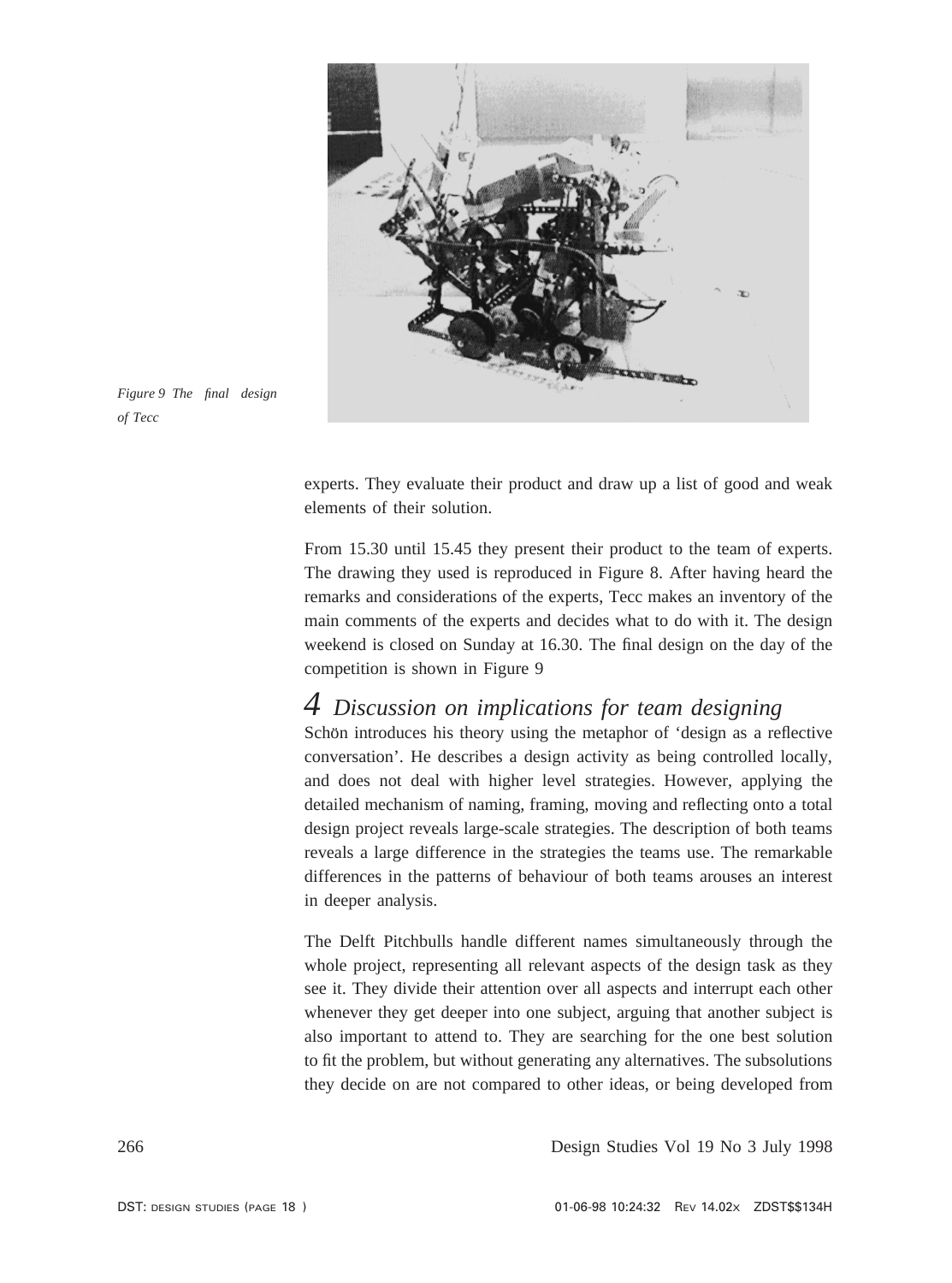idea to working solution, but are simply chosen as being the best ones. In the drawing of their design (Figure 5) The Delft Pitchbulls present the design as four subsolutions. When the team of experts asks for the links between the components, the team can't give them an adequate answer, because they lacked time to design the integration of the subsolutions.

Tecc, on the other hand, determines a frame, concerning that what they see as the main aspect of the design task, from the beginning of the design project. They develop that single frame throughout the design project. They try to integrate new aspects of the design task in earlier frames (and subsolutions) and, in this way, build an integrated view on the design task and the design solution. Looking at the drawing of the team's design (Figure 8) we can see that Tecc presents the 'working' of the machine by indicating the path of the ball through the machine.

We only described the first design weekend of the Philips Design Competition in this detailed manner, but we did observe both teams for the rest of the week. At the actual competition, a week later, The Delft Pitchbulls didn't have a working robot. While building the design in the workshop, the problems that occurred within the subparts of the design took all their attention and the integration between the shovel and the pitcher still wasn't working at the end of the week. Tecc won the Philips Design Competition '96. They built their design in 2 days and used the rest of the building week for testing and improving the product.

Of course we could never have imagined studying both the winning and a loosing team, or hoped for it, when we selected the teams at the start of the competition. However the achievements of the teams compared with the large difference in the teams descriptions, provides enough encouragement to continue observing and analyzing team designing in this way. The Schön-based description method we created seems an interesting instrument for describing team designing and identifying occurring strategies and problems.

Figure 10 shows the relative time both teams spent on the different design activities. The main activity of The Delft Pitchbulls is 'naming'; by dividing their attention over all aspects of the design task and interrupting each other whenever they get deeper into one subject, they get stuck in this activity and therefore little changes in the design content. The moves The Delft Pitchbulls do make are 'generating ideas, discussing different items, making an inventory of sub-solutions, choosing materials and drawing the chassis and the product'. Only after stating the frame of the chosen subsolutions their moves become concrete, like 'choosing' and 'drawing'. Before that their moves are mainly 'discussing'.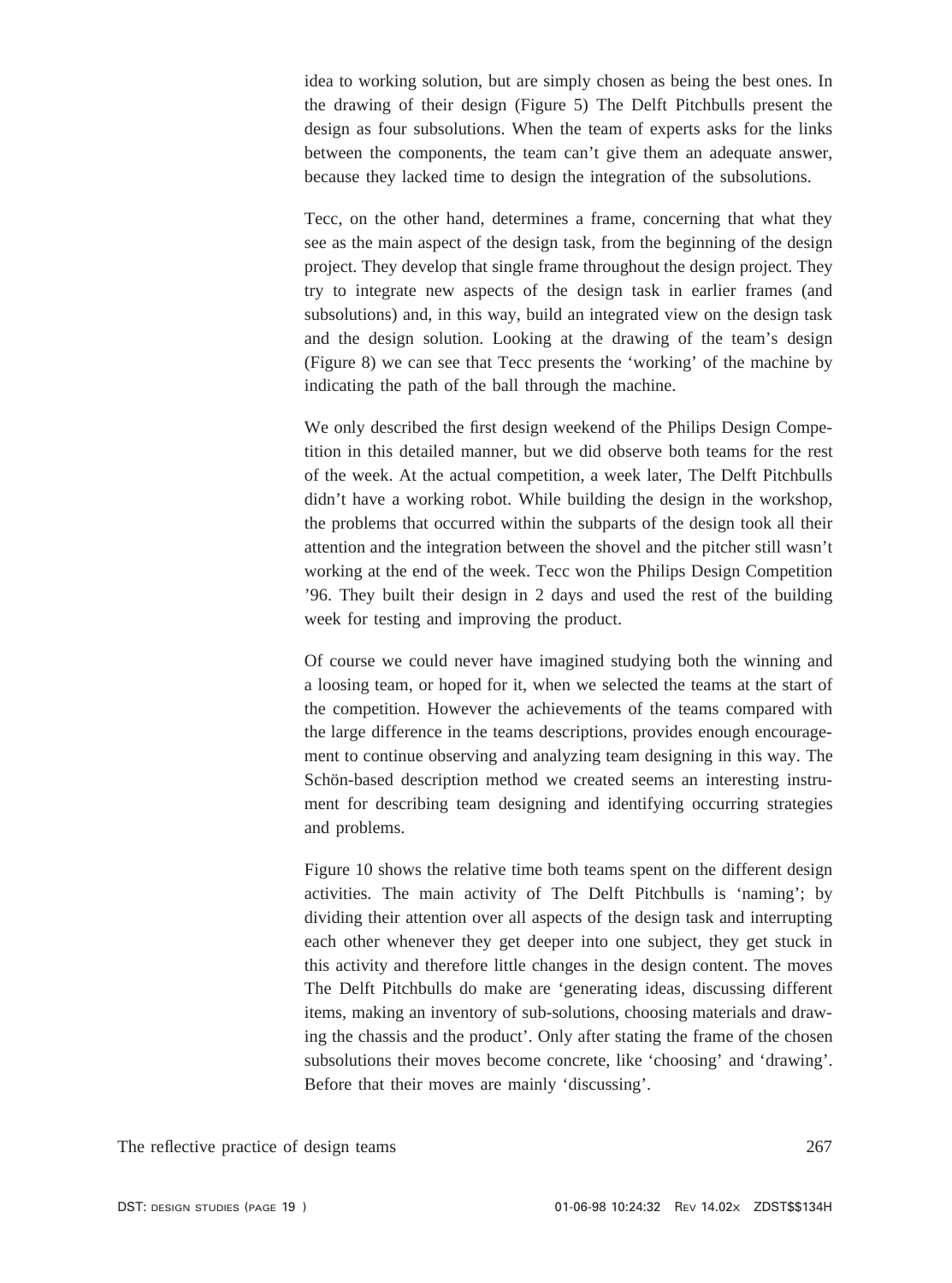

*Figure 10 The design activities against the time the teams spent on them. (a) reflects the activities of The Delft Pitchbulls, (b) those of Tecc*

> Tecc spends most of the time on 'moving' (73%). The moves are where the actual designing takes place; when the team is really handling and changing the design content of the project. The moves Tecc makes are 'choosing ideas, generating ideas, considering arguments, integrating parts, evaluating ideas, building models, detailing parts, consulting on interfaces, drawing the design, and evaluating the design'.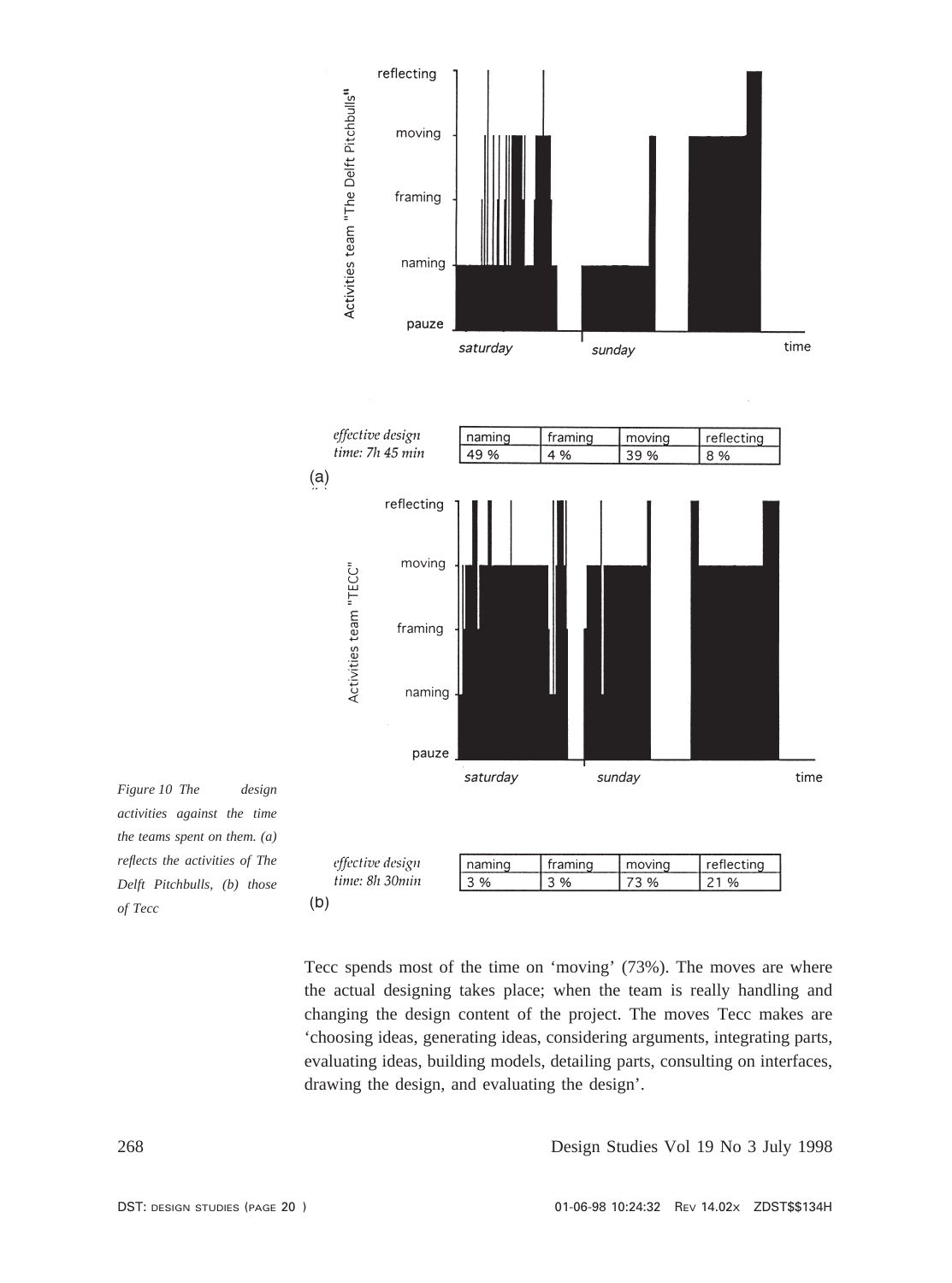Moves without a frame lack a shared goal of the activity to aim the teams' discussion. Whether that lack of focus (within a concrete frame) hampers the progress of The Delft Pitchbulls will be examined in a subsequent paper.

Tecc spends 21% of the time on reflecting. The Delft Pitchbulls 8%, but mostly at the end of the project, initiated by the comments of the team of experts. Then the reflection is too late to intervene in the project and The Delft Pitchbulls don't really know what to do with the outcome. Tecc mostly reflects at the beginning of the project (on Saturday), and does so frequently and in brief periods. Reflection is crucial in designing, because by reflecting on its behaviour a team of designers can rationally make a decision to start a new activity.

The reflection moments of The Delft Pitchbulls are aimed at their last activity and concern a choice to make for the next activity. The Tecc reflection moments always occur in relation to the design task and the team's progress. This difference in 'scope of reflection', that might be caused by the missing of a frame, will also be examined in a subsequent paper.

The building and development of frames seems important. The time spent on 'framing' doesn't indicate much, it is more important to note that Tecc uses five different frames sequentially during the project and The Delft Pitchbulls one. The development of frames (both stating a frame and modifying or rejecting it again) seems important in building an understanding of the design task and its solution.

In the description of the frames used we can make a distinction between frames concerning the design task (the problem) and frames concerning the designed solution(s). If we do this for both teams we can see that Tecc first explores the design task, before choosing and developing the solution. The Delft Pitchbulls almost immediately start searching for the solution, without exploring the design task. The interaction between working on the design task and solution, and trying to gain an understanding about them will be analyzed in more detail.

## *5 'Reflective practice' as an observation method*

Although Schön never intended it as such—he describes design as being controlled locally, without dealing with higher level strategies—the description of team designing in episodes and categorizing them into the four activities provides a good insight in the course of the team design on a project level. Coding in episodes is also evidently efficient; we have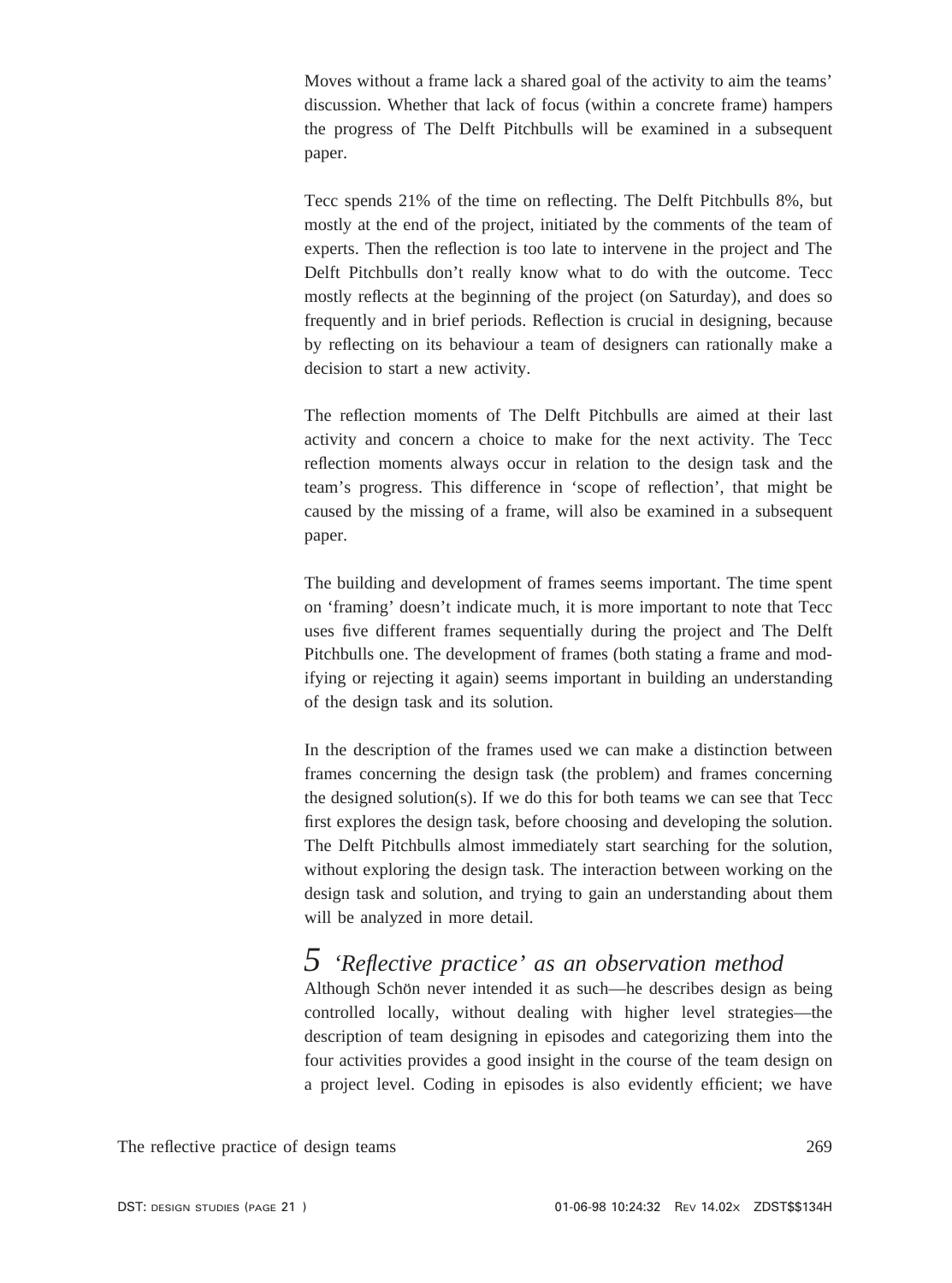made a succinct description of almost 9 h of designing, without losing too much information, and without losing the overview of what is happening.

However, identifying the teams' episodes and activities with this method is easier if the team itself works in a structured way. Obviously, when describing design practice, researchers rely more or less on the structure in the ways of working of their research objects.

In describing the activities the researcher has to make a decision about the level of detail he/she wants to obtain. We, in this research, chose to divide the protocol into episodes in which the same activity occurs. In this way we can describe moves like 'generating ideas' or 'choosing a concept' (Tecc Saturday 14.32–15.49 and 15.32–16.45). However it may be useful to distinguish episodes by the objects the teams attend to. Then we can divide the two examples into moves like 'generating idea x', 'generating idea y', etc., and 'formulate requirements', 'evaluating idea x', 'choosing a concept'. According to his/her research goals the researcher has to establish the needed amount of overview versus detail within the description of the activities.

This way of describing team activities provides a good framework for discussion on team designing. In education it can be very useful to either illustrate design professionals-in-action or to confront design teams with their own practice.

As a research method, describing design-teams-in-action with Schön's reflective practice is useful and clarifying, because the description provides a good survey of the course of the project. Going from this 'global' description we can start analyzing the different activities in more detail, analyzing the teams' behaviour.

At the end of the design weekend we immediately marked in our notes the moments in the project where we thought something interesting was happening. Comparing those marks with the later generated descriptions of the teams, all the interesting moments occurred when the team makes a transition between frames. The view the team creates about the context they are working in seems very important in team designing. The descriptions and analyses of the design teams structure research into design behaviour; they provide a framework for the entire process instead of interesting moments.

## *6 Further research*

Our goal in this explorative study (and Schön's goal in introducing the theory of reflective practice) is to develop tools and guidelines for team